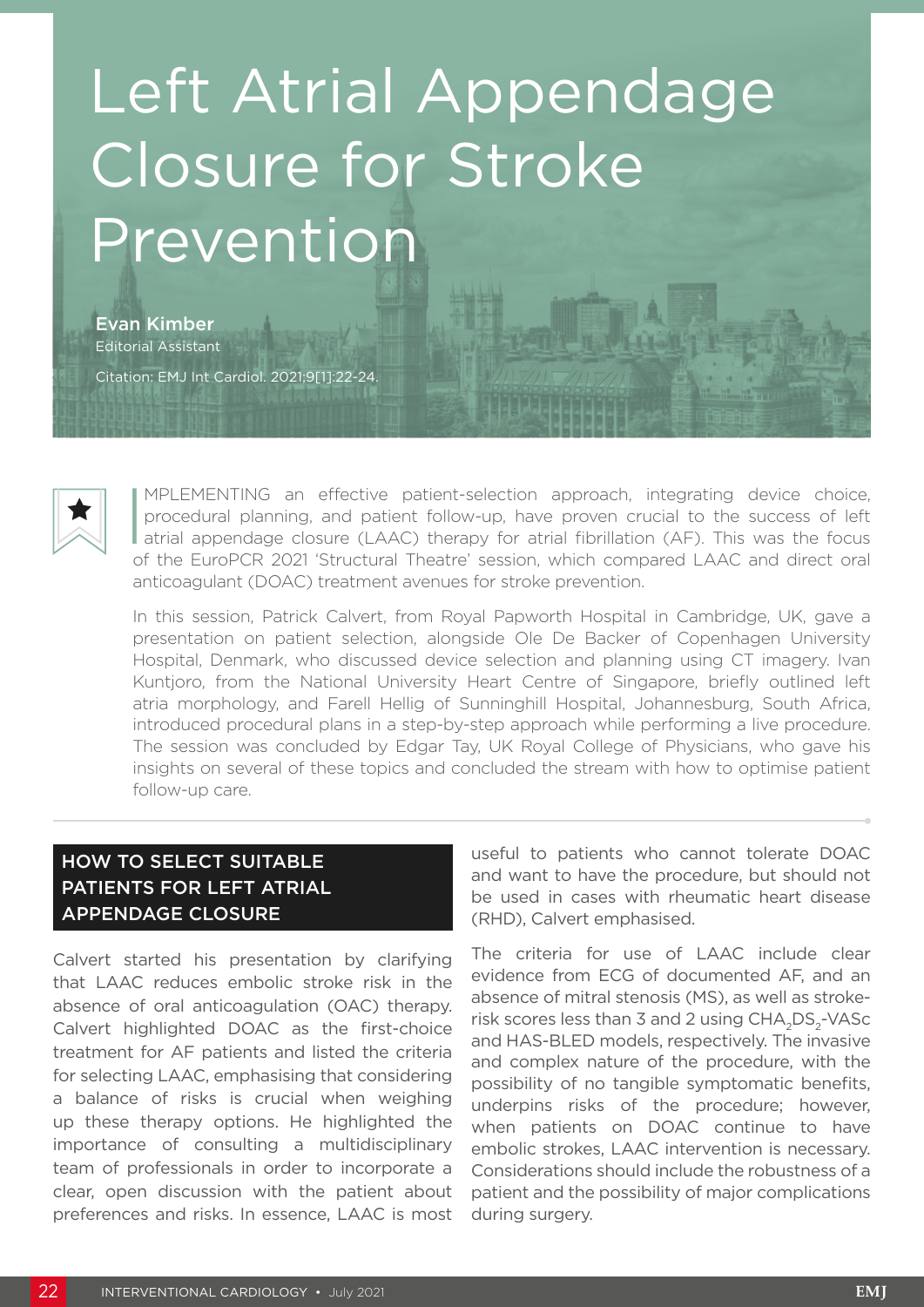*"The invasive and complex nature of the procedure, with the possibility of no tangible symptomatic benefits, underpins risks of the procedure; however, when patients on DOAC continue to have embolic strokes, LAAC intervention is necessary"*

Expanding upon these parameters, Tay stated data have shown that patients receiving warfarin can effectively be treated with LAAC and agreed there is value in an open patient–multidisciplinary team discussion.

### DEVELOPING AN APPROACH WITH APPROPRIATE DEVICE SELECTION

De Backer outlined the key points for appropriate device selection and procedural planning, recommending CT-based sizing methods ahead of transoesophageal echocardiography (TEE). De Backer stated, "the accuracy of LAA sizing cannot be over-emphasised," and that "optimised pre-procedural planning for percutaneous LAA closure based on CT analysis is the gold standard.".

Building upon this, Guiseppe Tarantini from the University of Padua Medical School, Italy, commented: "One device cannot fit all LAAs". However, he added, "one device can fit more than one LAA morphology."

#### ADVANCEMENTS IN PROCEDURAL PLANNING

Tay complimented the shift towards CT imaging and its role in aiding a step-by-step approach. He suggested planning is swifter and more accurate when conducted in this fashion. To present this, Hellig described the case of a patient